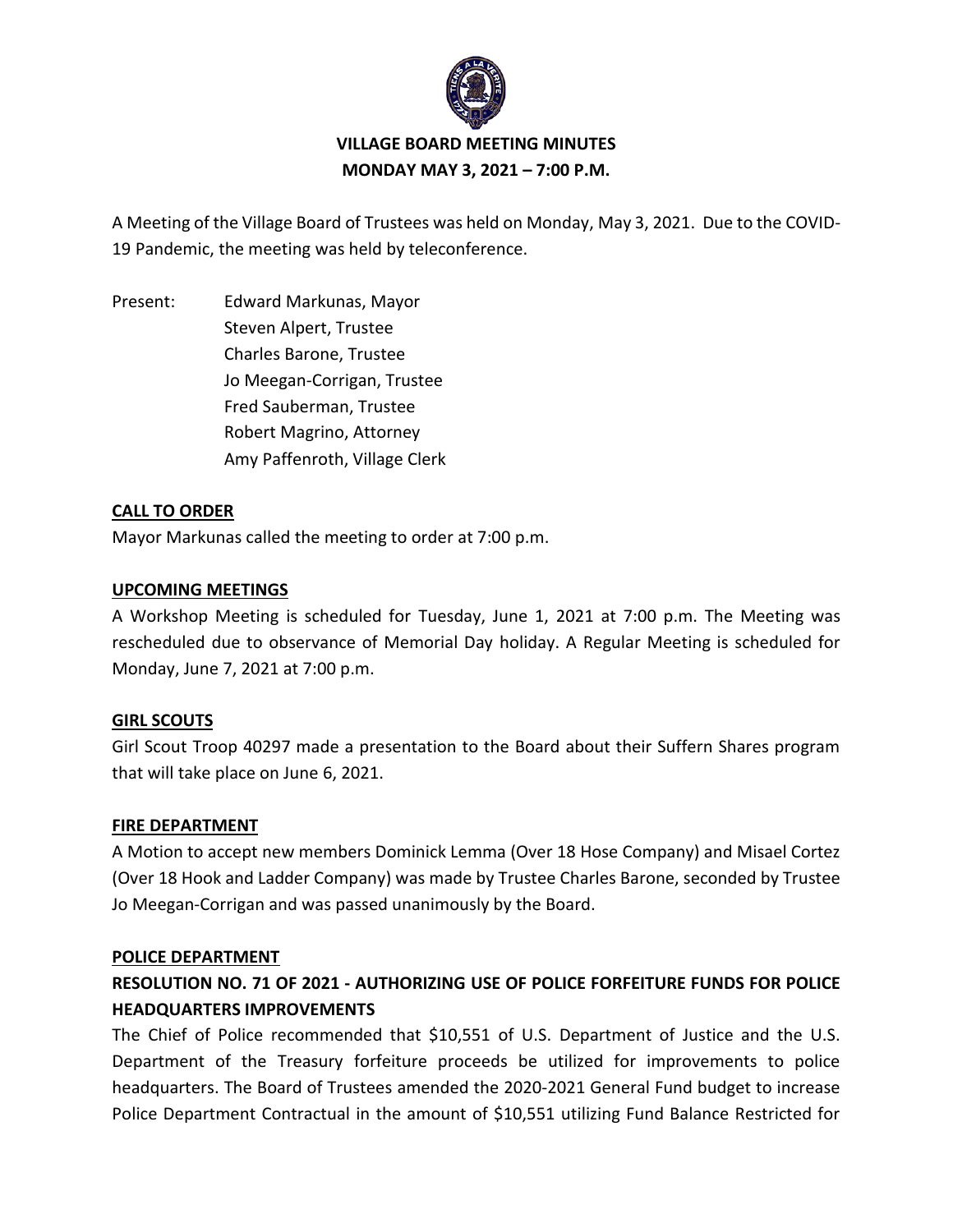Police Forfeitures. A motion to approve the foregoing resolution was made by Trustee Charles Barone and seconded by Trustee Steven Alpert.

### **PUBLIC HEARING TO CONSIDER THE ADOPTION OF THE NYS DEC MS4 REPORT**

A Public Hearing was scheduled for 7:05 p.m. A Motion to open the public hearing was made at 7:13 p.m. by Charles Barone, seconded by Fred Sauberman, and passed unanimously by the Board. Charles Sawicki presented a summary of the MS4 Report. No members of the public requested to speak. A motion to close the public hearing was made at 7:16 p.m. by Charles Barone, seconded by Jo Meegan-Coorigan, and passed unanimously by the Board.

## **RESOLUTION NO. 72 OF 2021 - ACCEPTING THE NYS DEC ANNUAL MS4 REPORT**

The Village of Suffern is required to file an Annual New York State Department of Environmental Conservation (NYS DEC) MS4 Report to develop a stormwater management program that will reduce the amount of pollutants carried by stormwater during storm events to waterbodies to the "maximum extent practicable" with the goal of the program being to improve water quality and recreational use of waterways. The Report was been completed by Charles Sawicki for the year ending March 2021. This is a Type 2 Action requiring no further action under SEQRA. The Village Board of Trustees accepted the Annual NYS DEC MS4 Report for the year ending March 2021. A motion to approve the foregoing resolution was made by Trustee Steven Alpert, seconded by Trustee Charles Barone, and passed unanimously by the Board.

### **CULTURE AND RECREATION**

A Motion to approve the hiring of the 2021 summer pool staff consisting of eighteen (18) life guards and one (1) maintenance worker was made by Charles Barone, seconded by Jo Meegan-Corrigan, and passed unanimously by the Board.

### **GRANT PROGRAM**

Fred Rella provided an update of grants received for the Wayne Avenue Sidewalk Project and Parking Lot B Project.

### **COMMUNITY FOUNDATION**

Bruce Simon provided an update to the Board on the Community Foundation's Not Just Batteries Saturday program and the walking program.

### **PUBLIC PARTICIPATION**

Jim Giannettino requested an update from the Board as to when the Village offices would reopen to the public. Mayor Markunas stated that he needed to discuss this further with the Board. Mr. Giannettino also asked about the status of the proposals submitted in response to the Request for Proposal for the Comprehensive Plan for the Village. Rob Magrino stated that the deadline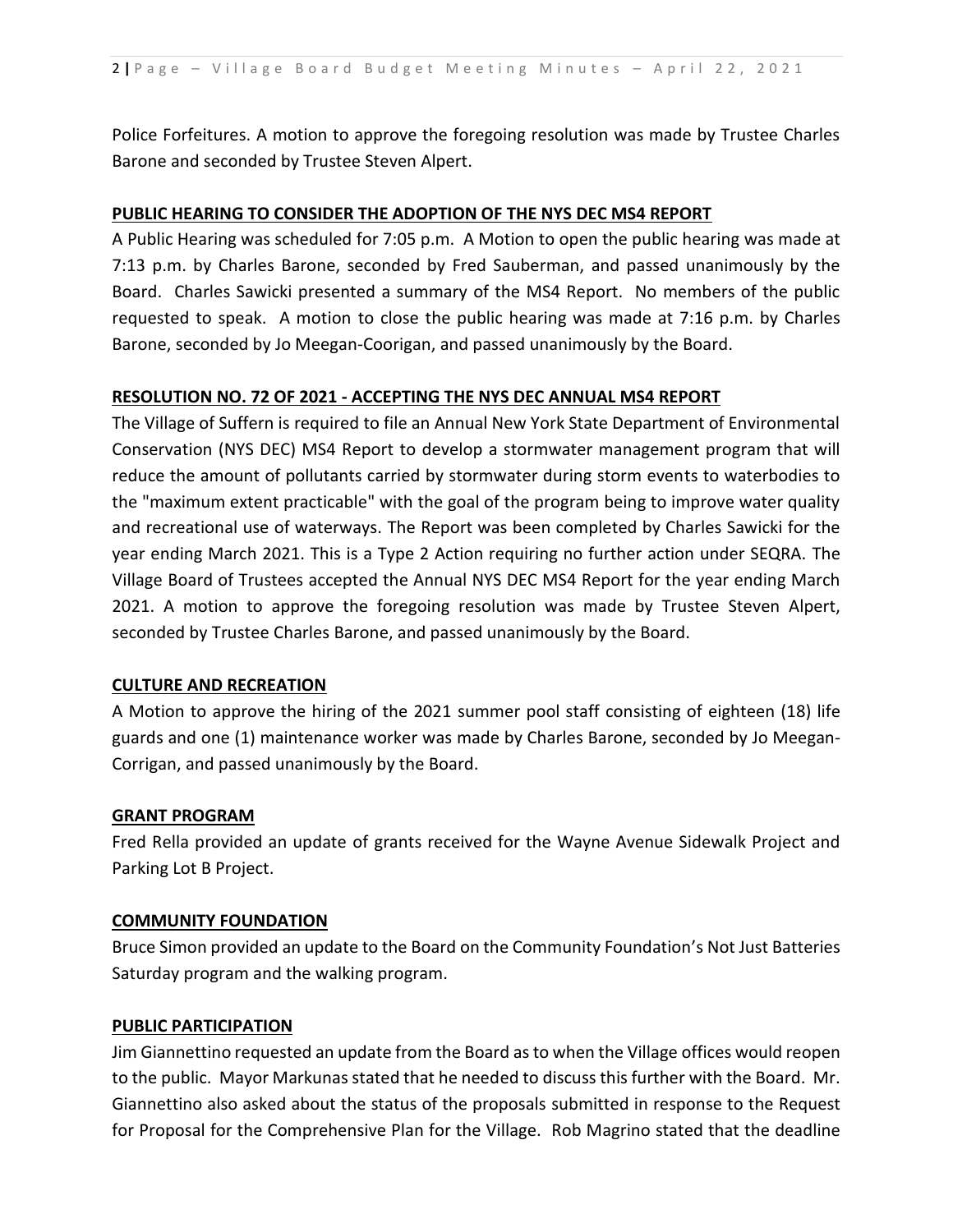had passed to submit proposals and that the individual plans will be evaluated, and a recommendation would be forthcoming to the Board.

#### **DEPARTMENT OF PUBLIC WORKS**

## **RESOLUTION NO. 73 OF 2021 - AUTHORIZING DAVEY RESOURCE GROUP TO CONDUCT AN ASSESSMENT OF VILLAGE OF SUFFERN TREES**

The Village Board understands the importance of the Village of Suffern's urban forest as a valuable natural resource for all who live work and visit the village and desires to conduct an assessment of Village of Suffern trees in order to provide recommendations to the Suffern Tree Committee. The Village Board of Trustees authorized Charles Sawicki to issue a Request for Proposal for the Risk Mitigation Inventory of Village of Suffern Trees. Davey Resource Group, 67 West Street, Brooklyn, New York was the low bid proposal for a unit cost of one thousand trees in the amount of \$5,775.00, with a total cost of the proposal in the amount of \$11,550.00 representing two units for the assessment of two thousand (2,000) trees. Davey Resource Group was authorized to conduct a Tree Assessment for two thousand (2,000) Village of Suffern trees in the amount of \$11,550.00 in order to provide recommendations regarding the composition, structure, and maintenance needs of Village Trees to the Tree Committee. The project will be funded by the Street Department operating budget, account A-5110-4400-0064, Shade Tree Maintenance. A motion to approve the foregoing resolution was made by Trustee Steven Alpert and seconded by Trustee Charles Barone.

#### **TREASURER**

## **RESOLUTION NO. 74 OF 2021 - RESOLUTION AMENDING CAPITAL PROJECT 2018-003 2018 WAYNE AVENUE SIDEWALKS**

January 10, 2018, the Village Board established capital project 2018-003 Wayne Avenue Sidewalks (the "Project") in the amount of \$313,192 to be funded with \$284,720 of CDBG funds and \$28,472 of CHIPS funds. On September 9, 2019 the Village Board adopted Resolution 186 of 2019, increasing the Project amount to \$400,000 with a General Fund contribution of \$86,808. On July 7, 2020 the Village Board adopted Resolution 133 of 2020, increasing the Project amount to \$404,500 with a General Fund contribution of \$4,500. The Superintendent of Public Works has advised the Village Treasurer that the Project will require \$12,000 in additional funding for rock removal; \$15,000 for inspections, and \$25,000 for contingency, for a total of \$52,000. General Fund Contingent Account has a current available balance of \$200,000. The General Fund 2020- 2021 Adopted Budget and capital project number 2018-003 entitled 2018 Wayne Avenue Sidewalks were amended as follows:

| Decrease General Fund Contingent Account                                 | \$52,000 |
|--------------------------------------------------------------------------|----------|
| Increase General Fund Transfers to Capital Projects Fund                 | \$52,000 |
| Increase Capital Project 2018-003 Transfer in from General Fund \$52,000 |          |
| Increase Capital Project 2018-003 Appropriations                         | \$52,000 |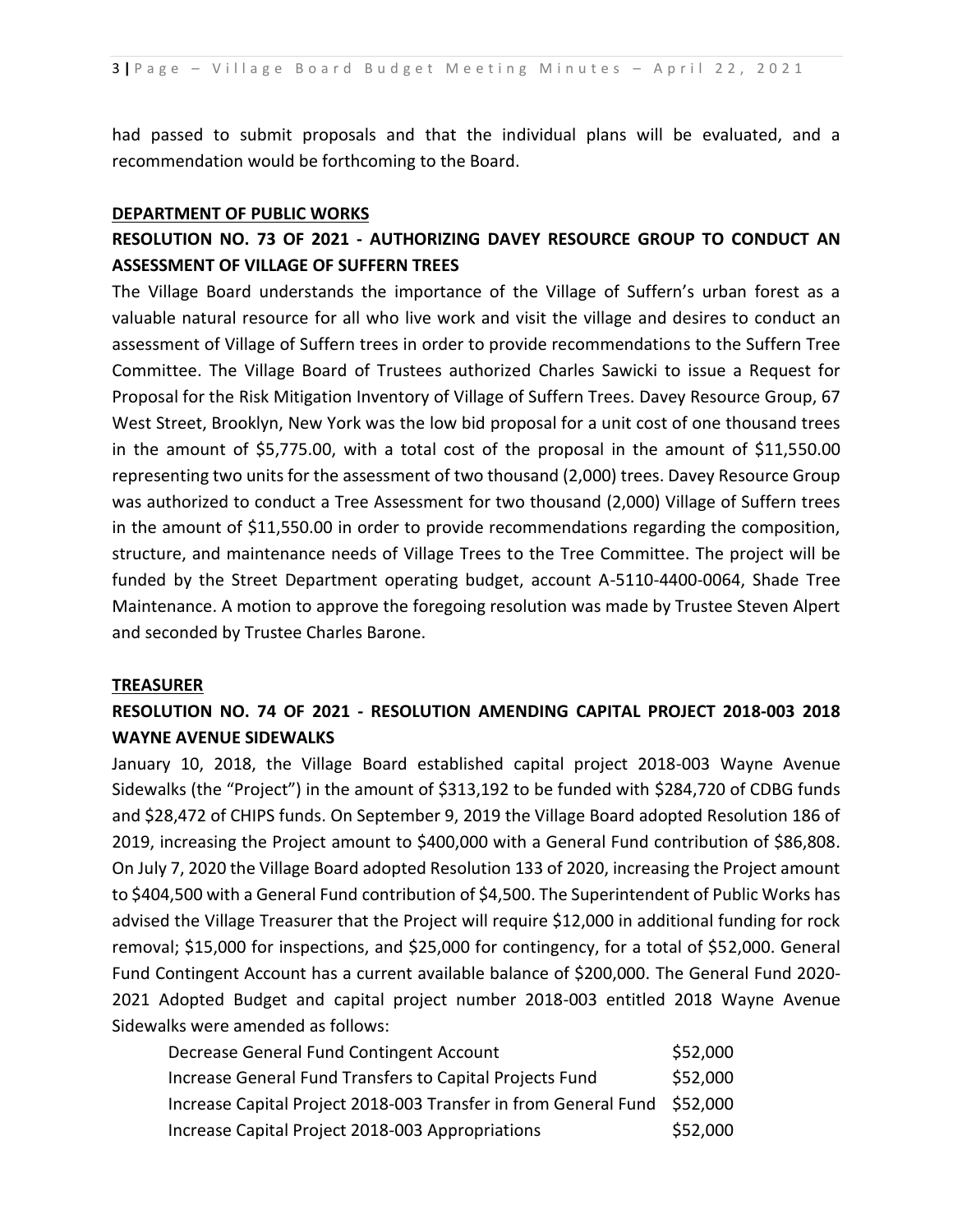A motion to approve the foregoing resolution was made by Trustee Charles Barone and seconded by Trustee Steven Alpert.

## **RESOLUTION NO. 75 OF 2021 - AMENDING CAPITAL PROJECT 2018-001 2018 SEWER SYSTEM IMPROVEMENTS**

Project 2018-001 entitled 2018 Sewer System Improvements (the "Project") requires \$5,169 to complete. The Sewer Fund Contingent Account currently has a balance of \$100,000, a portion of which can be used to complete the required financing of the Project. The Sewer Fund 2020-2021 Budget and capital project 2018-001 entitled 2018 Sewer System Improvements were amended as follows:

| Decrease Sewer Fund Contingent Account                        | \$5,169 |
|---------------------------------------------------------------|---------|
| Increase Sewer Fund Transfers to Capital Projects Fund        | \$5,169 |
| Increase Capital Project 2018-001 Transfer in from Sewer Fund | \$5,169 |
| Increase Capital Project 2018-001 Appropriations              | \$5,169 |

A motion to approve the foregoing resolution was made by Trustee Charles Barone and seconded by Trustee Steven Alpert.

## **RESOLUTION NO. 76 OF 2021 - RESOLUTION AMENDING THE RECREATION BUDGET FOR POOL REPAIRS**

The Recreation Department Budget was amended to transfer \$5,000 from account A7141.4 community center contractual to A7140.4 playground and recreational contractual to fund the cost of pool repairs. A motion to approve the foregoing resolution was made by Trustee Jo Meegan-Coorigan and seconded by Trustee Steven Alpert.

# **RESOLUTION NO. 77 OF 2021 - ADOPTING THE RECORD OF ACTIVITIES FOR ELECTED AND APPOINTED OFFICIALS**

The Office of the New York State Comptroller requires that the governing body establish the Standard Work Day for reporting days worked to the New York State and Local Employee's Retirement System based on the time keeping system or the record of activities maintained and submitted by these members to the Clerk of this body. The New York State and Local Employee's Retirement System Regulation for Reporting Time for Elected or Appointed Officials, Section 315.4, Record of Activities, (b)(5) Completion of the Standard Work Day and Reporting Resolutions, prescribes as a standard work day for elected or appointed official equal to no fewer than six hours nor more than eight hours for each such elected or appointed office or position for the purposes of calculating days worked for those who are enrolled in the New York State and Local Employee's Retirement System. Officials who begin a new or subsequent term of office are required to complete a three-month record of activities (ROA) within 150 days of the start of the term and submit it to the secretary or clerk of the governing board within 30 days of completion. A summary of the three-month record of activities submitted by Village of Suffern officials has been summarized on New York State and Local Retirement System (NYSLRS) Standard Work Day